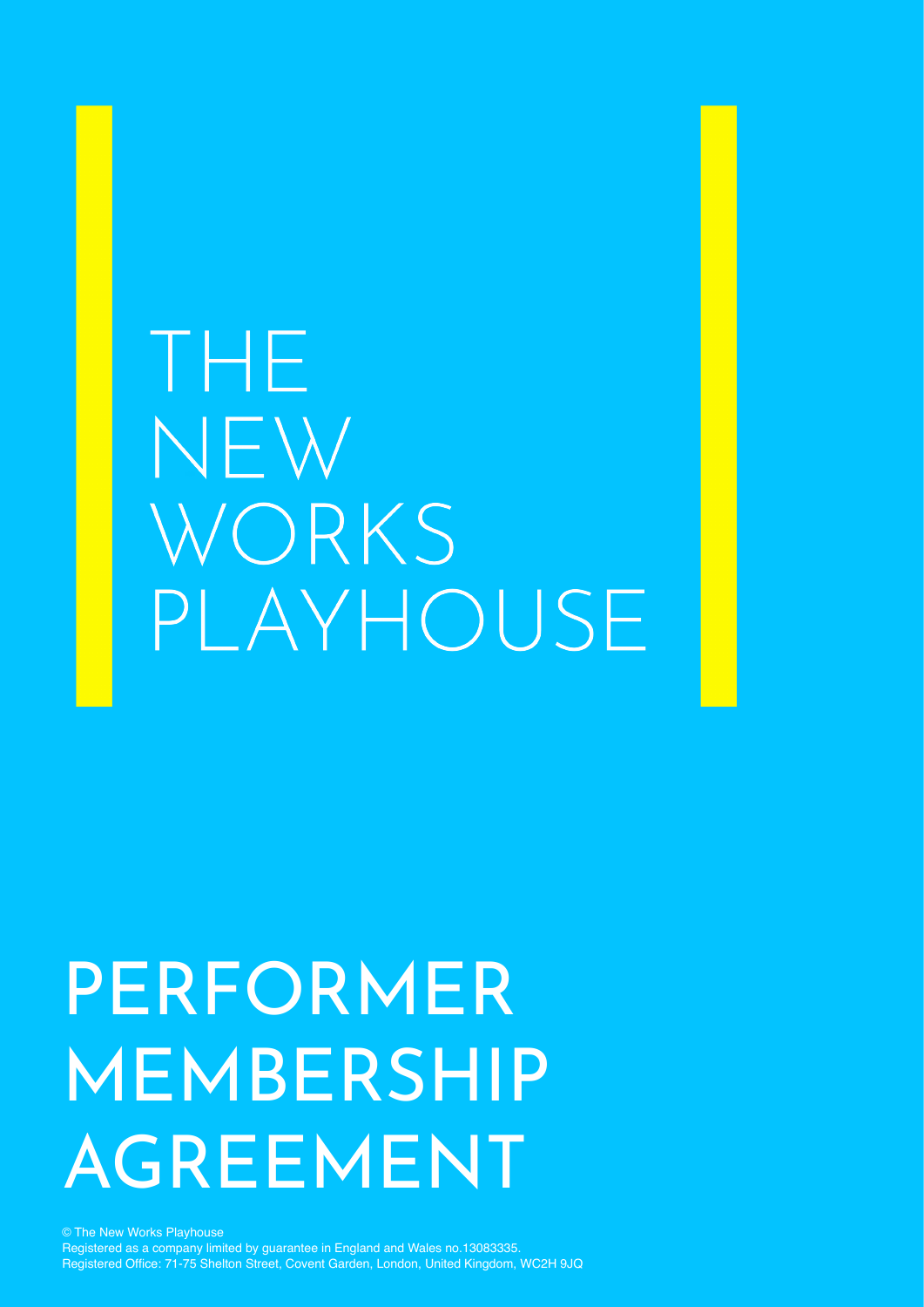# THE NEW WORKS PLAYHOUSE

# **PERFORMER MEMBERSHIP AGREEMENT**

Thank you for applying to become a member with The New Works Playhouse and congratulations on becoming a member with us!

This is an agreement between **The New Works Playhouse** and the **Performer Member** which sets out what you can expect from being a member with us. It does not form a contract between **The New Works Playhouse** and the **Performer Member**. It may seem like a lot to take in but we have tried to avoid jargon language to make the agreement as clear as possible.

Membership will depend on whether you successfully auditioned for **Acting**, **Singing,** or **Dance**, or any combination of the three.

**The New Works Playhouse** is committed to working alongside our core ethos which are as follows:

**-** The performing arts industry should be accessible to all no matter their background, whether it is their ethnicity, gender, sexuality, disability, financial constraints, and/or for any other reasons.

- **-** Accessibility should include artists, writers, performers, and any other individuals within the performing arts industry as well as audience members.
- **-** To ensure accessibility, all of our application processes, audition processes, and interview processes are free of charge. Subsequent successful membership is also free of charge. Tickets for any of our events will be on a pay-what-you-can basis within a range of pricing options. We will support those who are still unable to afford a ticket based on the range of pricing options.

**-** Transparency is vital to ensure that all of our members feel comfortable participating with us.

### Membership with **The New Works Playhouse** does not constitute as employment.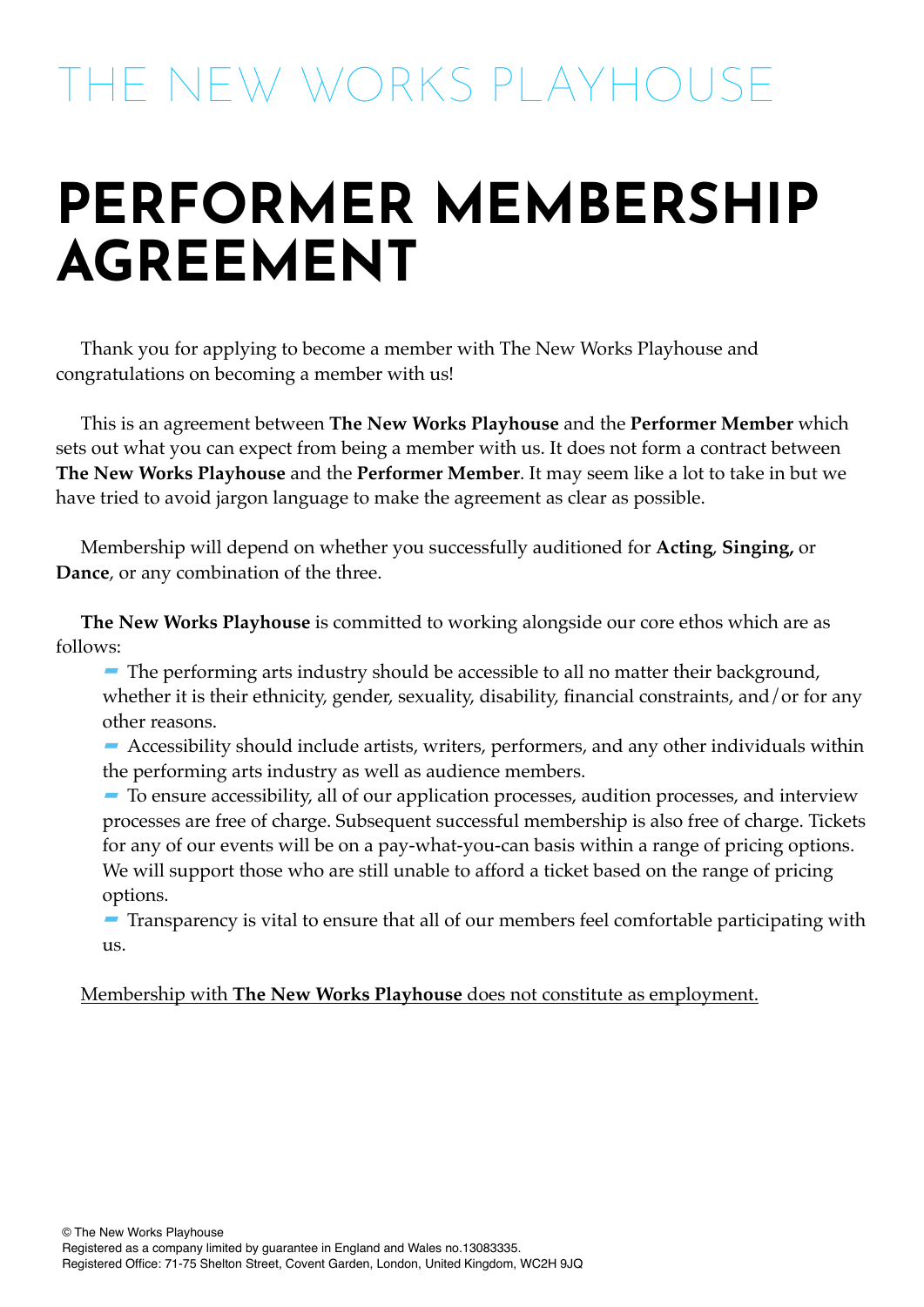As a member, you can expect the following:

## **Table Reads**

- You will receive table read casting notices by email for new scripts which have been approved by The New Works Playhouse. A proposed date and time for the table read event will be stated in the email. Please check that you are available before signing up.

- It is up to the **Performer Member's** discretion whether to sign up for consideration of one or more of the roles available in the casting notice.

- Casting for a table read does not require a separate audition process. This is prioritised based on how many table reads a member has participated in to ensure that as many of our members are as active as possible.

- **Performer Members** may be allocated a role different to what they initially signed up for.

- If you are cast, you will receive an email stating which role you have been cast in with details of other cast members, the mentor, the writer, and any other participants.

- If you are cast, your name and email address will be shared with other cast members, the mentor, the writer, and any other participants.

- For a table read, the time commitment is low and flexible around your schedule. You may be asked to participate in one online meeting and/or soft rehearsal before the table read itself. In this instance, you will be asked to submit your availability to the mentor and writer, and any other required participants to organise this initial session. Participation in this session is highly recommended.

- If you are not cast, you will receive an email notifying you.

## **Digital Productions**

- You will receive digital production casting notices by email for new scripts which have successfully undertaken a table read and progressed to the digital production phase.

- It is up to the **Performer Member's** discretion whether to sign up for consideration of one or more of the roles available in the casting notice.

 $\sim$  Casting for a digital production will require a short audition with the writer and/or director of the production. This to ensure that the roles are cast appropriately and the writer and/or director are comfortable with the cast.

- If you are cast, you will receive an email stating which role you have been cast in with details of other cast members, the mentor, the writer, and any other participants.

- If you are cast, your name and email address will be shared with other cast members, the mentor, the writer, and any other participants.

- For a digital production, the time commitment is low and flexible around your schedule. You will be asked to participate in online rehearsals and expected to film your parts as directed. You may also be asked to film your parts again based on feedback from the writer and/or director.

- Online rehearsals and filming schedules are completely flexible around your availability. There will be a timeline with a deadline for filming your parts agreed upon by mutual consent between yourself and the digital production team. Once confirmed, you would be expected to commit to the agreed timeline.

- If you are not cast, you will receive an email notifying you.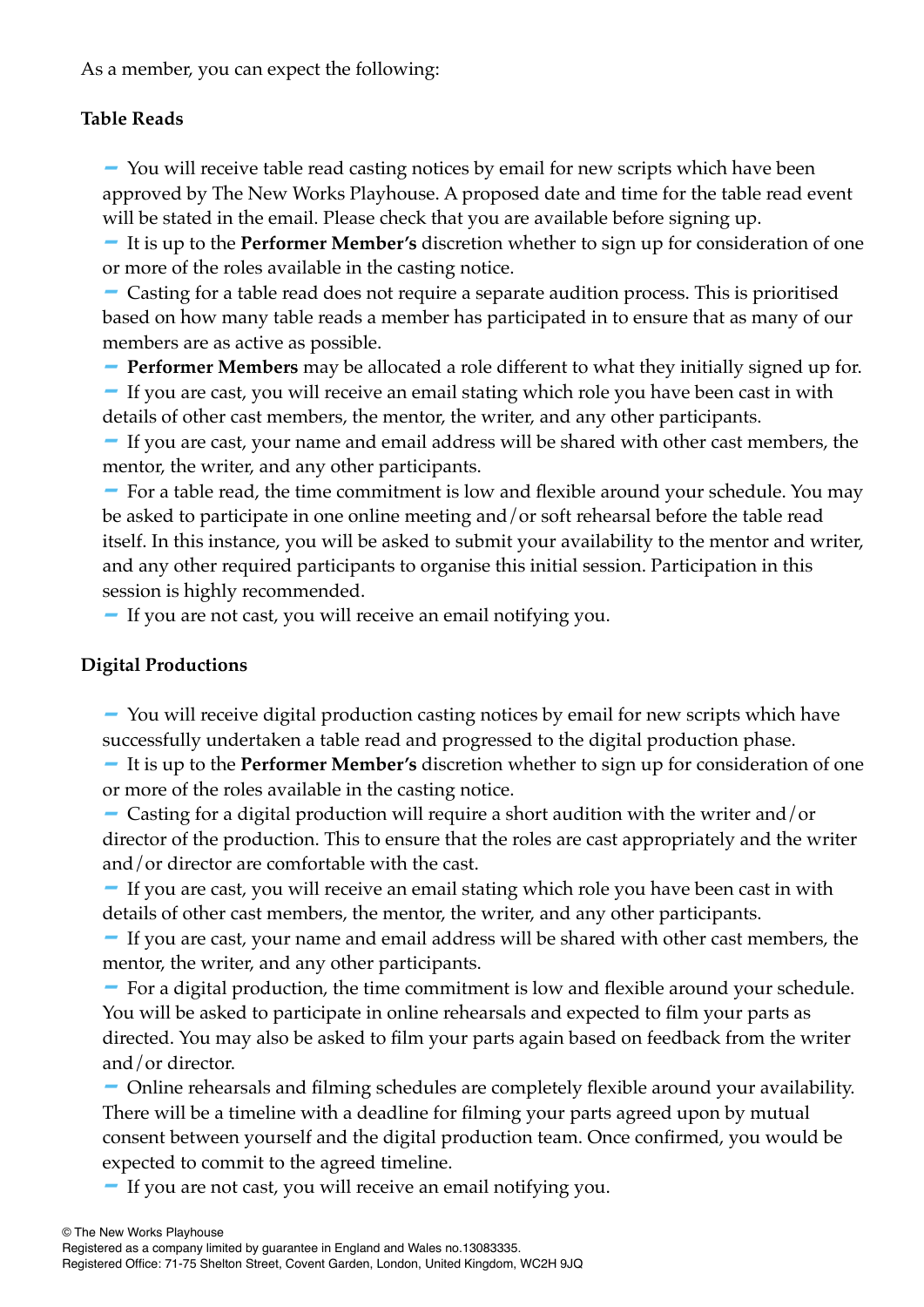### **Workshops**

- Members can propose workshops they would like to facilitate.

- To lead a workshop, you must be qualified to speak or facilitate the topic of the workshop. This does not mean that you are required to have extensive qualifications but that you are representative or have great knowledge and experience (including personal) on the subject matter, and that you are able to provide an informative workshop.

#### **Transparency**

Transparency is a vital part of the ethos at The New Works Playhouse. The following points of agreement aims to allow for full transparency between The New Works Playhouse and the **Performer Member**.

- Members are not employed by **The New Works Playhouse**.

- You agree that participation in table reads, digital productions, and/or workshops are on a voluntary basis.

- You may be recorded in our table reads, digital productions, and/or workshops, and the recording may be hosted on our website for repeated runs.

- You will not be expected to incur expenses as a result of participating with **The New Works Playhouse** in any form. You will be asked to use what is already available to you to participate. This is to ensure that we remain as accessible as possible to our members.

- Tickets for any table reads, digital productions, and/or workshops are sold on a paywhat-you-can basis within a range of pricing options. This is to ensure that we are adhering to our ethos of accessibility to all.

- As all of our tickets are on a pay-what-you-can basis, it is highly unlikely that there will be a large financial return on our events.

- We **want** to give back the best we can to all of our members and therefore we implement a profit share system for the live event (table read and workshops), it's first on-demand run on our website (but not for subsequent on-demand runs - we may have repeated runs to raise funds for **The New Works Playhouse**), and the first on-demand run for our digital productions (but not for subsequent on-demand runs - we may have repeated runs to raise funds for **The New Works Playhouse**).

 $-50\%$  of all funds raised through an event you are participating in as detailed above is retained by **The New Works Playhouse** to reinvest in the organisation (the investment includes, but not limited to, our website maintenance costs, administration costs, financial support for our core team members, and other costs required to ensure the smooth operation of **The New Works Playhouse**).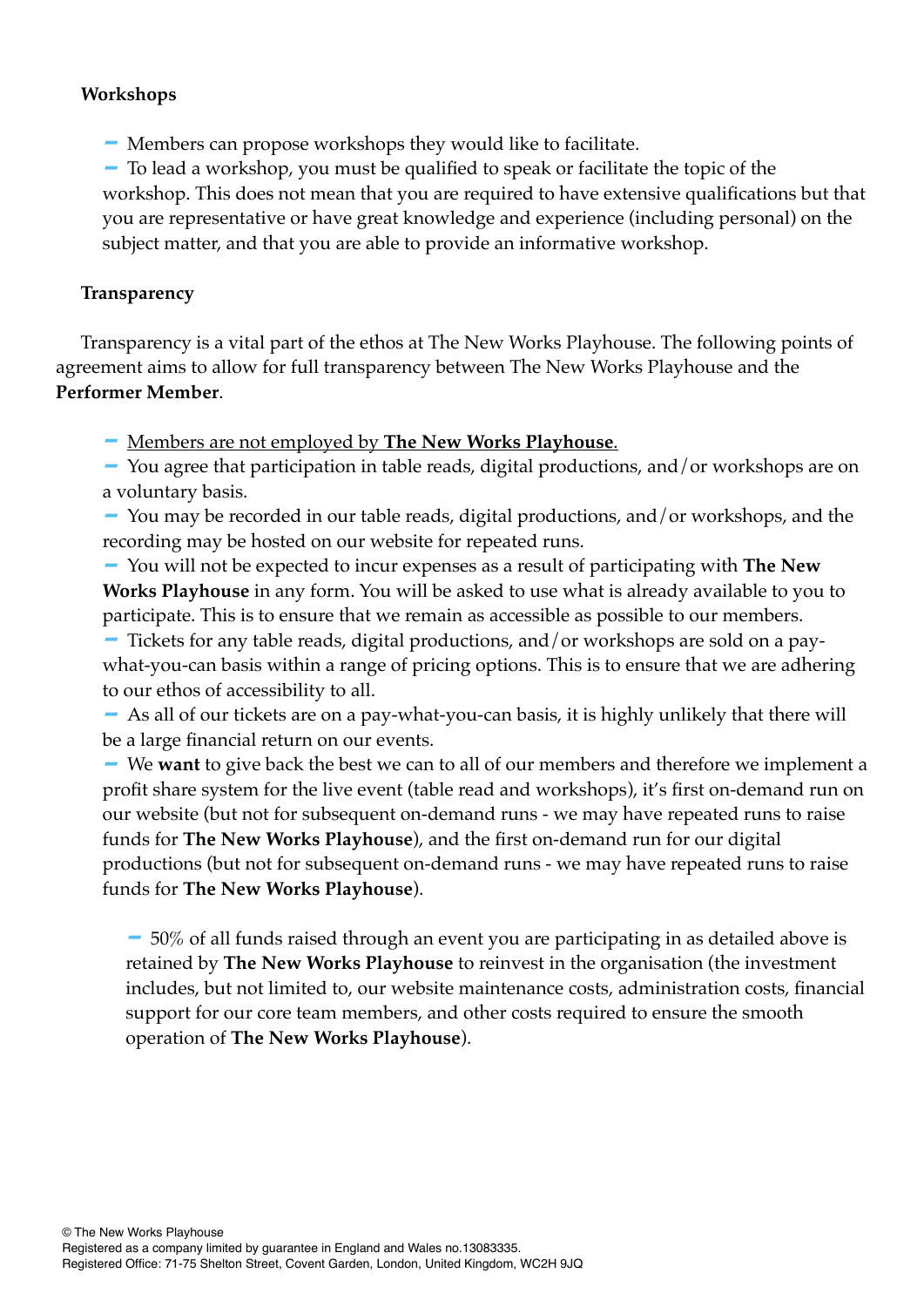- 50% of all funds (after bank charges, transaction charges, and other charges beyond our control) raised through an event you are participating in is shared equally between all participants (including, but not limited to, the cast, the writer, the director, the mentor assigned from the core team at **The New Works Playhouse**, and any other participants). Once the event closes, you will be emailed a breakdown of how we financially performed and what the expected amount is that you might receive. If you choose to reinvest your portion, please let us know. Please note that we **want** to give back what we can and therefore, you are perfectly entitled to claim your portion.

- Your future career is extremely important to us. As you are not employed by **The New Works Playhouse**, there is no minimum requirement regarding participation in table reads, digital productions, and/or workshops. You are free to sign up to anything you wish and your membership is never affected if you choose not to sign up for extended periods of time. If you do sign up for one of our table reads, digital productions, and/or workshops, you will be expected to fully commit to the time and effort required for such events.

**- The New Works Playhouse** will continuously seek funding to support the organisation. The terms of how the funding will be used will vary depending on the type of funding we are able to receive. Generally, we will seek funding to cover our overheads, support our core team members, and other costs required to ensure the smooth operation of **The New Works Playhouse**.

**-** If a table read, digital production, and/or workshop is not completed and/or members involved are not committed to what they have signed up for, **The New Works Playhouse**  reserves the right to close the project without notice.

#### **Partnership Programme**

Under our **Partnership Programme**, we may occasionally accept contracted work from outside of our organisation which we believe is in line with our core ethos. This will help inject much needed funding into **The New Works Playhouse.** In this instance, funding may be available from contracted work, but such funding and terms will vary. **Performer Members** will receive casting notices for such contracted work with details on the funding and terms, and how this will be distributed to members who are cast. If you agree to those terms, please feel free to sign up for consideration of one of the roles in the casting notice.